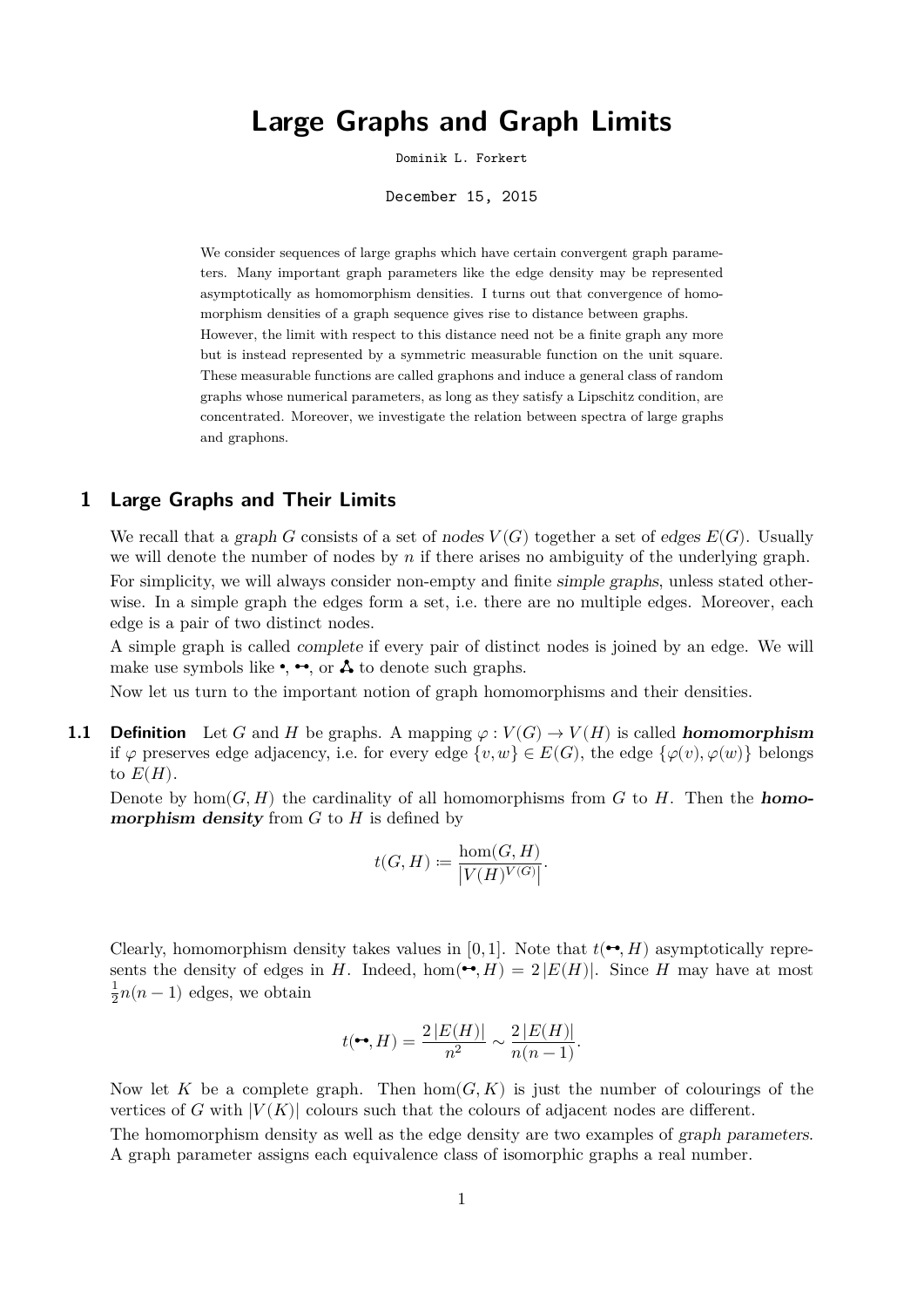We say that  $A_G \in \{0,1\}^{V(G)\times V(G)}$  is the **adjacency matrix** of a graph G if  $(A_G)_{ij}$  is the number of edges  $\{i, j\}$  in  $E(G)$ . In the following example we consider the relation between the spectrum of the adjacency matrix and certain homomorphism densities. Since the adjacency matrix of an undirected graph is symmetric, its spectrum consists only of real eigenvalues.

**1.2 Example** (The spectrum of adjacency matrices) Let G be a graph and let  $C_k$  be the cycle on k nodes, i.e. each node of  $C_k$  is adjacent to exactly two other nodes. Then the eigenvalues  $(\lambda_i)_{i=1}^n$  $i=1$ of the adjacency matrix  $A_G$  satisfy the following identity:

$$
\hom(C_k,G) = \text{tr}(A_G^k) = \sum_{i=1}^n \lambda_i^k
$$

.

In particular, hom $(C_{2k}, G)^{-2k}$  converges to the spectral radius of  $A_G$  as  $(k \to \infty)$ .

Intuitively, above examples suggest that graphs  $G$  and  $H$ , which share equal homomorphism densities hom $(F, \cdot)$  for various graphs F, are more or less alike. This motivates the following notion of convergence on the class of finite graphs:

Let  $(G_n)_{n\in\mathbb{N}}$  be a sequence of finite graphs  $G_n$  such that  $\lim_{n\to\infty} V(G_n) = \infty$ . Then  $(G_n)_{n\in\mathbb{N}}$ is said to be **convergent** if  $t(F, G_n)$  converges for every finite graph F as  $(n \to \infty)$ .

Convergence in above sense can be expressed with respect to a certain pseudo metric.

**1.3 Definition** Let two graphs H and H' be given where  $n = |V(H)|$  and  $n' = |V(H')|$ . A **fractional overlay** of H and H' is a matrix  $X \in [0,1]^{V(H) \times V(H')}$  such that

$$
\sum_{i \in V(H)} X_{ij} = \frac{1}{n'} \quad \text{and} \quad \sum_{j \in V(H')} X_{ij} = \frac{1}{n}.
$$

Hence, X represents probability measure on  $V(H) \times V(H')$  whose marginals are uniformly distributed. We denote the set of all fractional overlay of H and H' by  $\mathcal{X}(H, H')$ . Set  $\beta \coloneqq A_H$  and  $\beta' \coloneqq A_{H'}$ . Then the *cut-distance* between H and H' is defined as

$$
\delta_{\square}(H,H')\coloneqq\min_{X\in\mathcal{X}(H,H')}\max_{S,T\subseteq V(H)\times V(H')}\Big|\sum_{\substack{(i,k)\in S\\(j,l)\in T}}X_{ik}X_{jl}(\beta_{ij}-\beta'_{kl})\Big|.
$$

Note that  $H$  and  $H'$  need not be defined on the same node set.

**1.4 Proposition** Let  $(G_n)_{n\in\mathbb{N}}$  be a sequence of finite graphs  $G_n$  such that  $\lim_{n\to\infty} V(G_n) = \infty$ . Then  $(G_n)_{n\in\mathbb{N}}$  is convergent precisely when  $(G_n)_{n\in\mathbb{N}}$  is a Cauchy sequence with respect to  $\delta_{\square}$ .

To identify a possible limit object of Cauchy sequences with respect to  $\delta_{\square}$ , it is appropriate to transfer above definitions to a measure theoretic setting.

**1.5 Definition** We call a symmetric, Lebesgue measurable function  $W : [0, 1]^2 \rightarrow [0, 1]$  a **graphon**. From a graph--theoretic point of view, a graphon  $W$  is just certain graph on the infinite node set [0, 1] with edge weights  $W(x, y)$  between nodes  $x, y \in [0, 1]$ .

The **homomorphism density** of a graphon W with respect to a finite graph  $G$  is defined as

$$
t(G, W) := \int_{[0,1]^n} \prod_{i,j \in E(G)} W(x_i, x_j) d(x_1, \dots x_n),
$$

where as usual  $n = V(G)$ .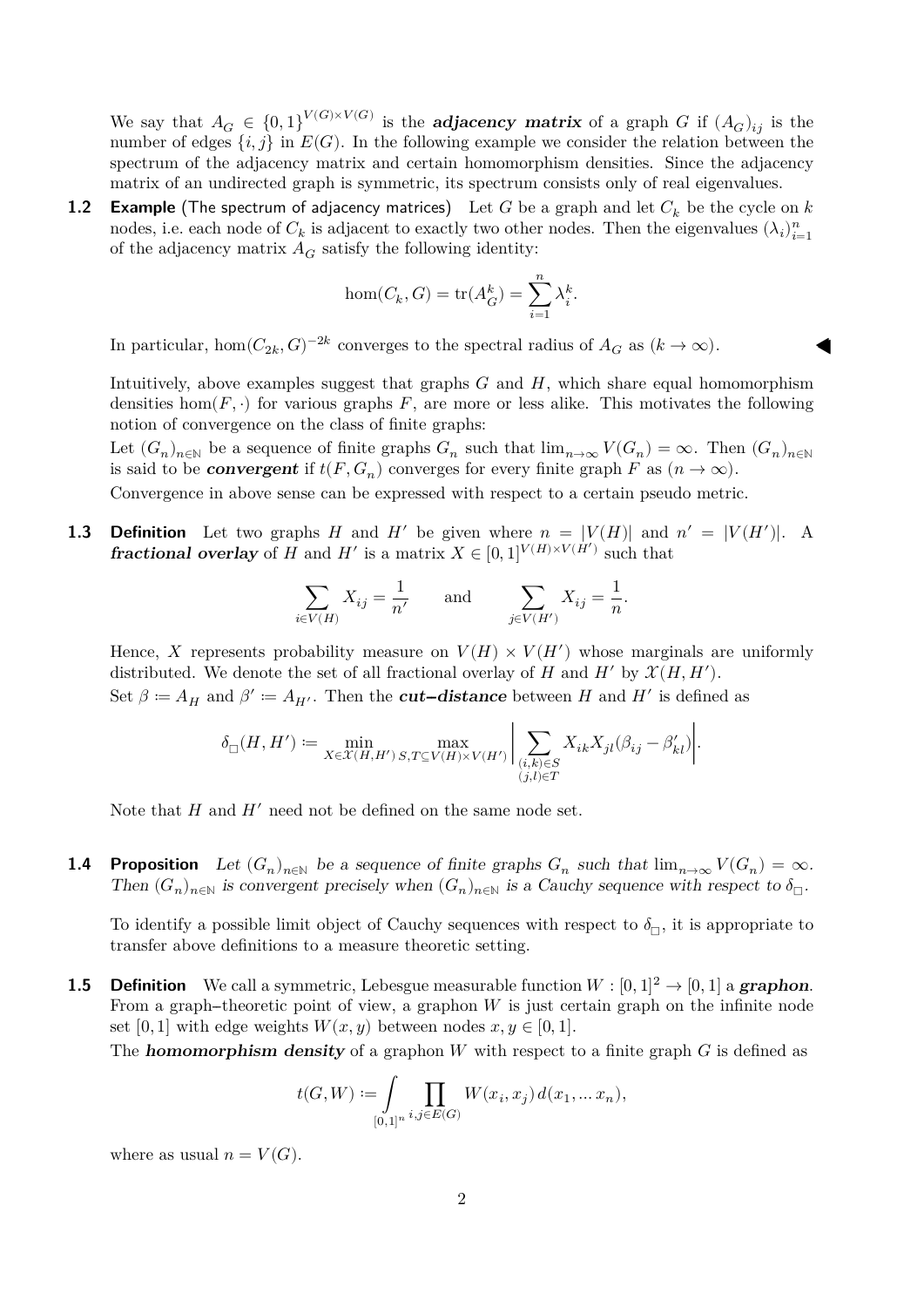The **cut-distance** between two graphons W and U is given by

$$
\delta_{\square}(W,U) \coloneqq \inf_{\varphi, \psi} \sup_{S,T} \left| \int\limits_{S \times T} W\big(\varphi(x),\varphi(y)\big) - U\big(\psi(x),\psi(y)\big) \, d(x,y) \right|,
$$

where the infimum is taken over all measure preserving mappings  $\varphi, \psi : [0, 1] \to [0, 1]$ , and the supremum is taken over all Lebesgue measurable sets  $S, T \subseteq [0, 1]$ .

Finite graphs may be identified with graphons in the following way: The **step function**  $W_G$ :  $[0, 1]^2 \rightarrow [0, 1]$  of a weighted graph G with edge weights  $\beta_{ij} \geq 0$  is defined by

$$
W_H(x, y) = \beta_{ij} \qquad \forall (x, y) \in J_i \times J_j, \ 1 \le i, j \le n,
$$

where  $(J_i)_{i=1}^n$  is a equidistant partition of  $[0, 1]$ .

The following result justifies the choice of the definitions given above.

- **1.6 Proposition** Let G and H be finite graphs and let  $W_G$  and  $W_H$  be their respective step functions. Then the following statements hold:
- (i) The cut-distance satisfies  $\delta_{\Box}(W_G, W_H) = \delta_{\Box}(G, H)$ .<br>(ii) The homomorphism density satisfies  $t(F, W_G) = t(H)$
- The homomorphism density satisfies  $t(F, W_G) = t(F, G)$  for all finite graphs F.

In above measure theoretic framework it is possible to identify the limit object of Cauchy sequences of graphs with respect to  $\delta_{\square}$ . To this end, it is reasonable to identify graphons with cut-distance 0, and denote the resulting space of equivalence classes by  $\mathcal{W}_0$ . Now we are in the position to state the following topological result.

**1.7 Theorem**  $(W_0, \delta_{\square})$  is a compact metric space.

In particular, this means that  $\mathcal{W}_0$  is complete.

## **2 Random Graphs and Sample Concentration**

In this section we consider general random subgraphs which are induced by a finite graph or – more generally - a graphon.

**2.1 Definition** Let W be a graphon and fix a number  $n \in \mathbb{N}$ . Let  $(X_i)_{i=1}^n$  be a family of independent and uniformly distributed random variables on [0, 1]. Denote by  $\mathbb{G}(n, W)$  the random graph on the node set  $(X_i)_{i=1}^n$ , where  $\{X_i, X_j\}$  is an edge with probability  $W(X_i, X_j)$ .  $\mathbb{G}(n, W)$  is called a **random graph** induced by  $W$ .

For reasonably large n we expect the random graph  $\mathbb{G}(n, W)$  to resemble the inducing graphon W. To this end, let us start with considering large  $Erd\ddot{\alpha}-R\acute{e}n\gamma i$  graphs which depict the main random graph model in classic graph theory.

**2.2 Example** (Limits of Erdős-Rényi graphs) Consider a constant graphon  $W \equiv p \in [0, 1]$ . Then the resulting random graph  $\mathbb{G}(n, W)$  is called an Erdős-Rényi graph (in the sense of Gilbert) if we identify the (random) node set  $V(\mathbb{G}(n, W))$  with [n]. Indeed, in this random graph each edge occurs independently with probability  $p$ . Thus, the probability to obtain any particular graph with m edges on the node set  $[n]$  is given by

$$
p^m(1-p)^{{n \choose 2}-m}.
$$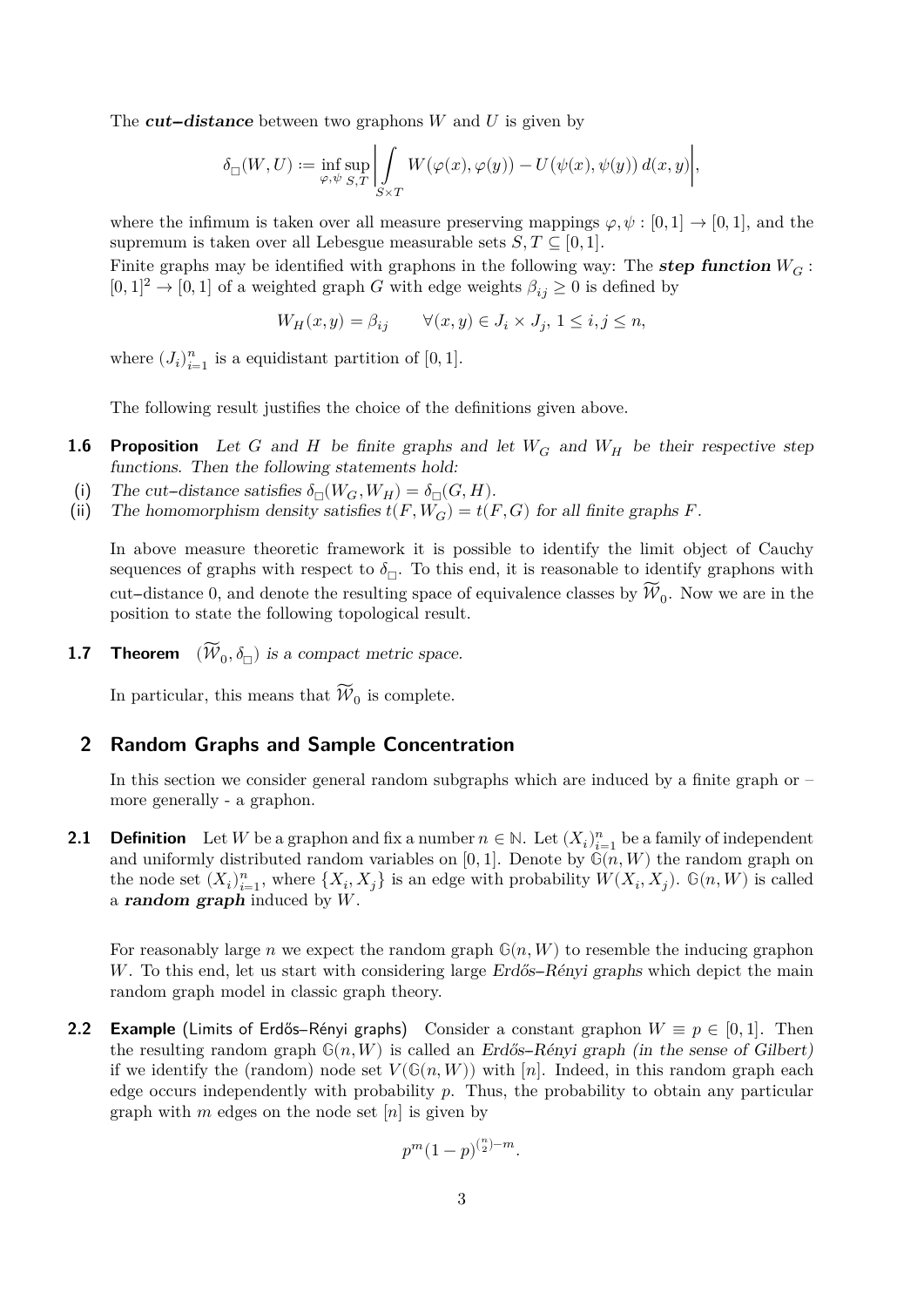

**Figure 1** As the the size of the Erdős-Rényi graph increases, its step function resembles a constant graphon if one takes some averaging into account. This intuitive pixel picture convergence corresponds precisely to convergence in the cut-distance.

As the number of nodes n increases, we expect  $\mathbb{G}(n, W)$  to be convergent to the underlying graphon  $W \equiv p$ . Intuitively, this convergence may be visualized by pixel picture convergence as shown in Figure 1. Indeed, the following lemma shows that  $\mathbb{G}(n, W)$  convergences to the underlying graphon W as  $(n \to \infty)$ .

#### **2.3 Lemma** (Sampling) For every graphon  $W$  we have

$$
\mathbb{P}\bigg[\delta_{\square}\big(W,\mathbb{G}(k,W)\big) > \frac{22}{\sqrt{\ln k}}\bigg] \le \exp\bigg(-\frac{k}{2\ln k}\bigg) \qquad \forall k \in \mathbb{N}.
$$

In particular,  $\mathbb{G}(k, W)$  converges in probability to W as  $(k \to \infty)$ .

As an alternative to convergence in the cut  $-distance$ , one may also consider convergence with respect to the homomorphism densities. More precisely, for every finite graph  $F$  the homomorphism density  $t(F, \mathbb{G}(n, W))$  is close to  $t(F, W)$  in high probability.

We will see that this holds in the more general context of graph parameters.

**2.4 Definition** A **simple graph parameter** is a real-valued mapping f on a set of simple graphs such that  $f(G) = f(G')$  for every pair of isomorphic graphs G and G'.

A simple graph parameter f is called **reasonably smooth** if for every pair of graphs  $G$  and H on the same node set such that the symmetric difference  $E(G)\triangle E(H)$  is incident with one common node or empty, we have

$$
|f(G) - f(H)| \le 1. \tag{1}
$$

**2.5 Theorem** (Sample concentration) Let  $f$  be a reasonably smooth graph parameter, let  $W$  be a graphon and fix  $k \in \mathbb{N}$ . Then the expectation  $f_0 \coloneqq \mathbb{E}(f(\mathbb{G}(k, W)))$  satisfies

$$
\mathbb{P}\left[f(\mathbb{G}(k,W))\geq f_0+\sqrt{2tk}\right]\leq e^{-t}\qquad\forall t\geq 0. \tag{2}
$$

Amongst several approaches (cf. section 6.1 and 8.1 in [3]) we will prove this theorem by means of martingale theory. To this end, recall that a discrete--time martingale is a sequence of random variables  $(X_k)_{k\in\mathbb{N}_0}$  on a probability space such that all expectations  $\mathbb{E}(X_k)$  are finite and the conditional expectations satisfy

$$
\mathbb{E}(X_{k+1}|X_1,...X_k)=X_k \qquad \forall k\in \mathbb{N}_0.
$$

For the proof of Theorem 2.5 we first need the following fundamental inequality for martingales.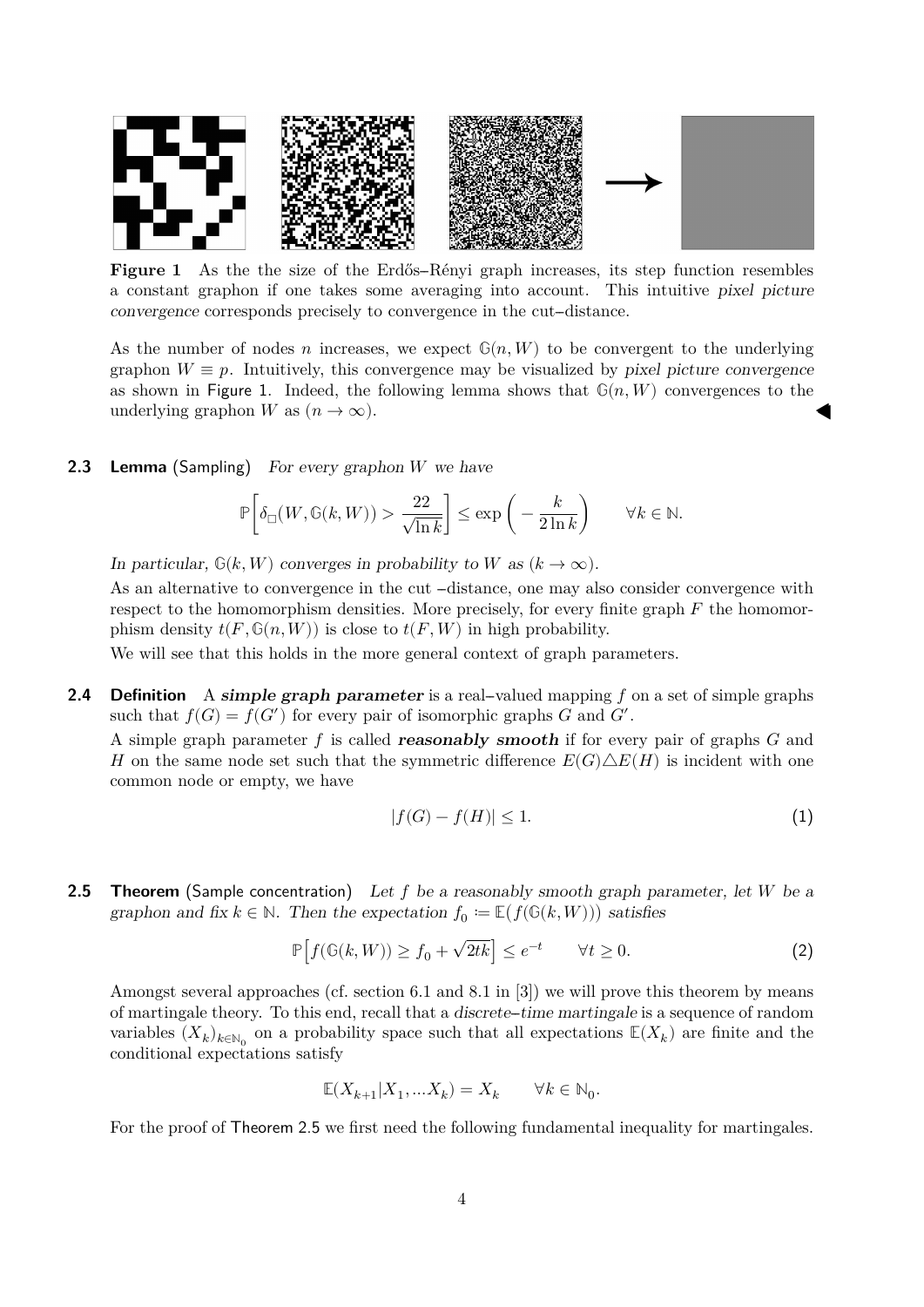**2.6 Lemma** (Azuma's inequality) Let  $(X_k)_{k \in \mathbb{N}_0}$  be a discrete-time martingale. Supposed that the increments satisfy  $|X_k - X_{k-1}| \leq c_k$  almost surely for some constants  $c_k > 0$ , we have

$$
\mathbb{P}[X_N - X_0 \ge t] \le \exp\left(-\frac{t^2}{2\sum_{k=1}^N c_k^2}\right) \qquad \forall N \in \mathbb{N}.\tag{3}
$$

Proof of Theorem 2.5 Denote by  $(\mathbb{G}_i)_{i=0}^k$  a sequence of subgraphs of  $\mathbb{G}(k, W)$  with nodes  $V(\mathbb{G}_i) = V(\mathbb{G}_i)$  $V(\mathbb{G}(k, W))$  and edges  $E(\mathbb{G}_i)$  concentrated on at most i nodes in such a way that

$$
\emptyset=E(\mathbb{G}_0)\subseteq E(\mathbb{G}_1)\subseteq E(\mathbb{G}_2)\subseteq\ldots\subseteq E(\mathbb{G}_k)=E(\mathbb{G}(k,W)).
$$

For a given graph parameter  $f$ , we define random variables

$$
Z_i \coloneqq \mathbb{E}\bigl(f(\mathbb{G}(k,W))\big| \mathbb{G}_i\bigr) \qquad \forall i \leq k.
$$

To check that  $(Z_i)_{i=0}^k$  is a martingale, we use to the tower property of the conditional expectation to compute

$$
\mathbb{E}\big(Z_i\big|G_{i-1}\big)=\mathbb{E}\big(\mathbb{E}\big(f(\mathbb{G}(k,W))\big|G_i\big)\big|G_{i-1}\big)=\mathbb{E}\big(f(\mathbb{G}(k,W))\big|G_{i-1}\big)=Z_{i-1}.
$$

Now the martingale property follows by induction.

Since  $f$  is reasonably smooth, we have the following bound for the increments:

$$
|Z_i-Z_{i-1}|\leq 1\qquad \forall i\leq k.
$$

Thus, we can apply Azuma's inequality to obtain the estimate

$$
\mathbb{P}[Z_k - Z_0 \ge t] \le \exp\bigg(-\frac{t^2}{2k}\bigg).
$$

Finally it remains to note that  $Z_0 = \mathbb{E}(f(\mathbb{G}(k, W)))$  and  $Z_k = f(\mathbb{G}(k, W))$ .

In particular, applying above theorem to the reasonably smooth graph parameters

$$
f_{\pm}(G) := \pm \frac{V(G)}{V(F)} t(F, G)
$$

implies the following concentration bound for the homomorphism density.

**2.7 Corollary** For every finite simple graph  $F$  we have

$$
\mathbb{P}\big[\left|t(F,\mathbb{G}(k,W)) - t(F,W)\right| \geq \varepsilon\big] \leq 2\exp\bigg(-\frac{\varepsilon^2 k}{8\left|V(F)\right|^2}\bigg) \qquad \forall \varepsilon \in (0,1), \,\forall k \in \mathbb{N}.\tag{4}
$$

## **3 Spectral Graph Theory of Random Graphs**

In Example 1.2 we considered the spectrum of the adjacency matrix  $A_G$  with respect to a simple graph  $G$ . For graphons the analogue of the adjacency matrix is given by the corresponding integral operator.

**3.1 Definition** Let a graphon W be given. Then the corresponding **Hilbert-Schmidt integral operator**  $T_W: L^2([0,1]) \to L^2([0,1])$  is defined by